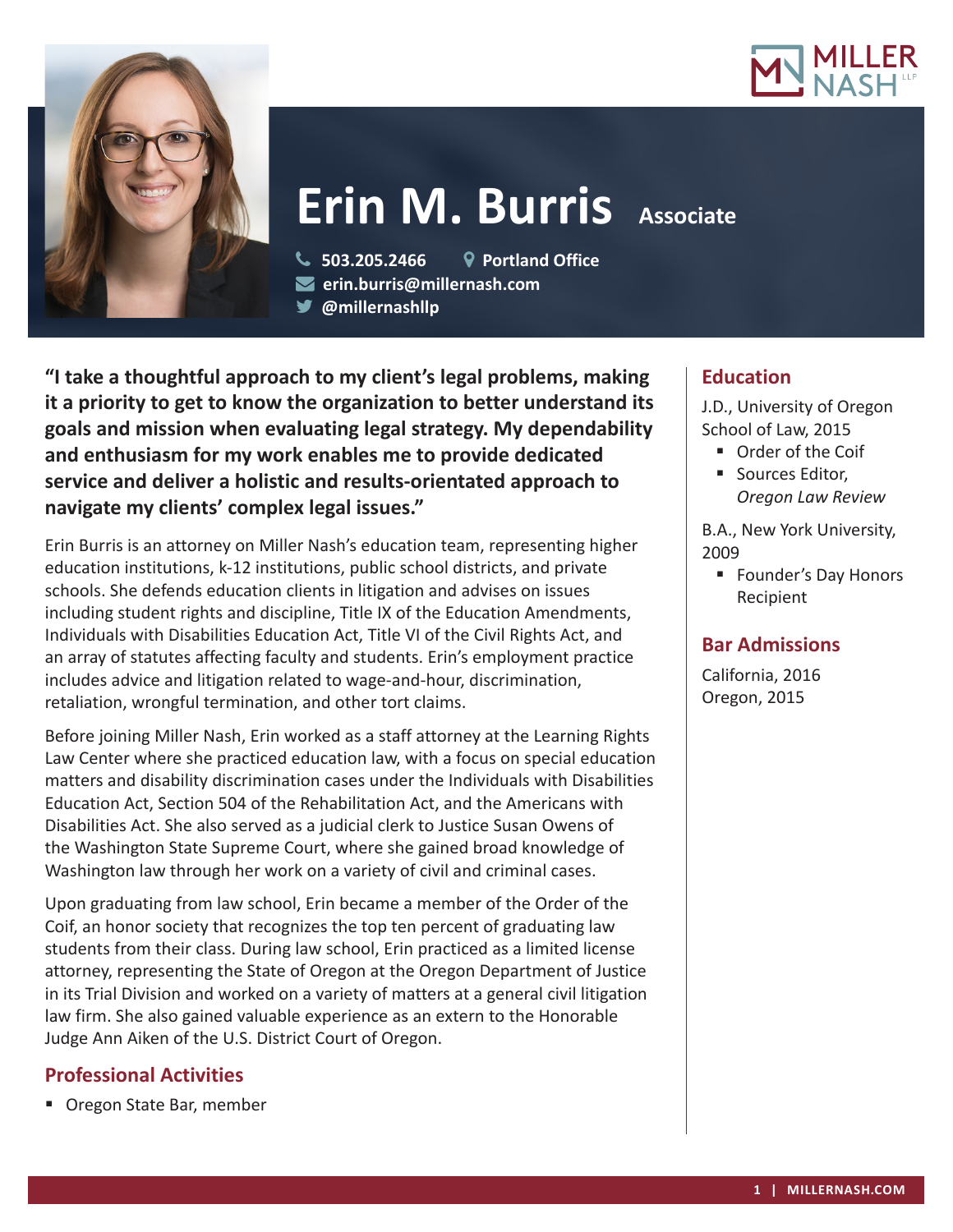

## **Civic Activities**

**• Oregon Pride in Business, member** 

### **Representative Experience**

#### **Special Education**

- Represented school district with respect to parent's due process complaint asserting that the school district committed substantive and procedural violations of the Individuals With Disabilities Education Act (IDEA) and Section 504 of the Rehabilitation Act.
- Advised schools, school districts, and education service districts on a wide variety of early childhood special education and special education matters including implementing IEPs; considerations with respect to evaluation, eligibility, and placement; recovery services and compensatory education; McKinney-Vento Act eligibility and intersection with IDEA; and other topics.

#### **K-12 Schools, School Districts, and Education Service Districts**

- Represented school district in Fair Dismissal Appeals Board hearing based on teacher's appeal of dismissal based on neglect of duty, asserting that insufficient grounds for dismissal existed under the Accountability for Schools for the 21st Century Law.
- Favorably resolved former student's state-court lawsuit asserting claims of negligence and negligent infliction of emotional distress against the school district and individually named school district employees based on an altercation between two students.
- Represented school district in lawsuit asserted by former student alleging claims under Title IX of the Education Amendments of 1972 (prohibiting sex discrimination in education programs) and negligence based on former employee's allegedly harassing conduct.
- Favorably resolved teacher's grievance against school district asserting contract violations of collective bargaining agreement with teacher's union.

#### **Higher Education**

- Prevailed on motion to dismiss graduate student's federal lawsuit against public university, which lawsuit alleged race discrimination and retaliation in employment.
- Prevailed on motion to dismiss former graduate student's federal lawsuit against private university, which alleged that the university was contractually obligated to award student a doctorate degree.
- Favorably resolved university employee's lawsuit asserting claims under Title IX and negligence based on coworker's allegedly harassing conduct.

#### **Employment**

- Favorably resolved federal lawsuit asserting Fair Labor Standards Act collective action on behalf of plaintiff and all similarly situated employees alleging that company's overtime compensation practice violated the FLSA and Department of Labor regulations.
- Represented private employer through Bureau of Labor and Industries (BOLI) complaint asserting claims of disability-related discrimination and retaliation under Oregon law and the ADA, including favorably resolving complaint through BOLI's conciliation process.
- Advised private companies and nonprofit organizations (with and without unions) on wide variety of employment matters including preparing employee handbooks and other policies, handling wage and hour issues, analyzing sick and family leave, advising on the interactive process with respect to reasonable accommodations under the ADA, managing employee termination and separation agreements, preparing for reductions in force, preparing memoranda of understanding between employer and union, and many other topics.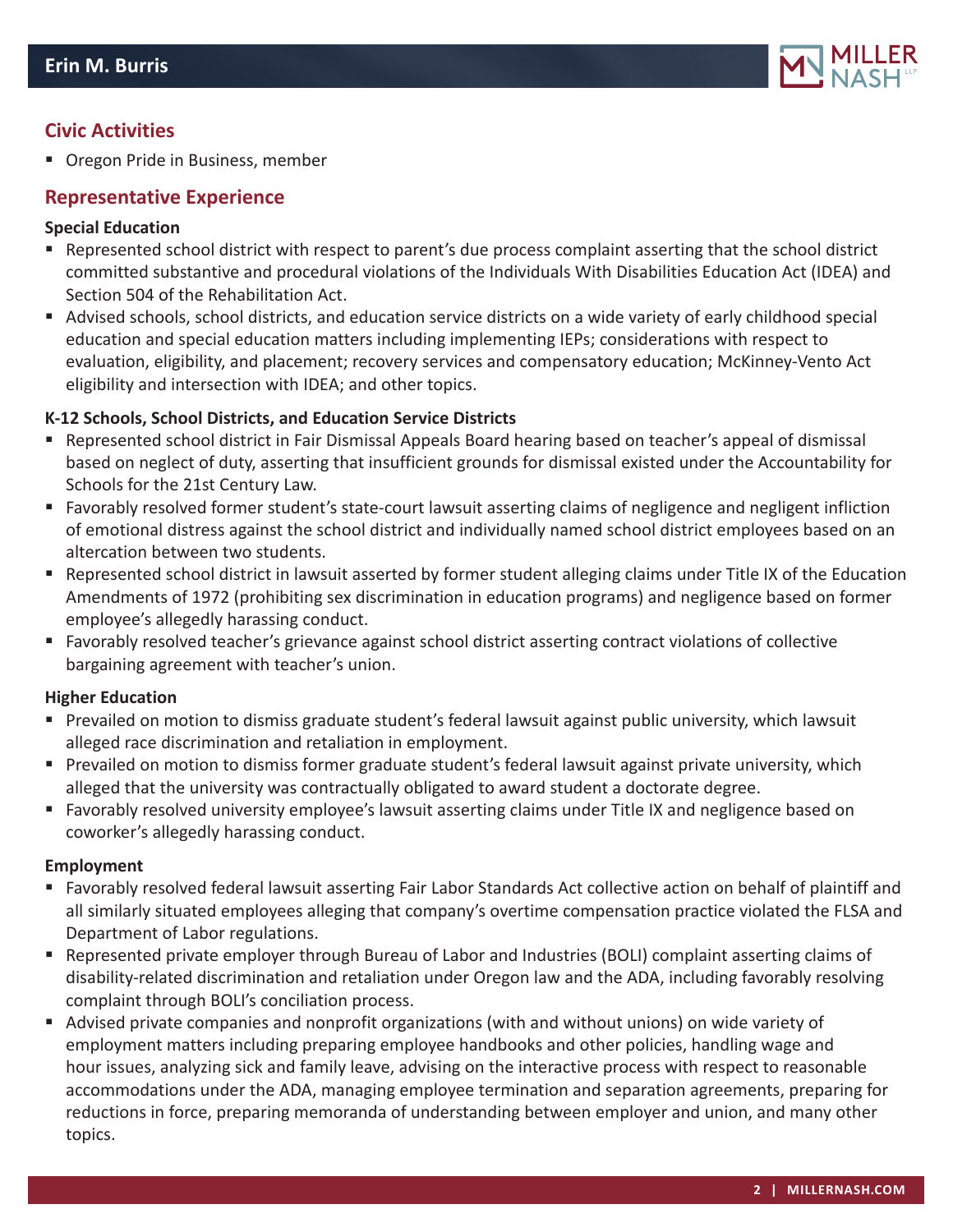

## **Publications**

- "California Employer's Good-Faith Belief That Freelance Model Was Not an Employee Defeats Penalty Claims," Miller Nash, *Employment Law in Motion*, coauthor (Jun. 2022)
- "The Risks Hybrid Models Pose for Employers," Miller Nash, Employment Law Seminar (Dec. 2021)
- "Monitor Growing Protections for LGBTQ+ Employees," Campus Legal Advisor, coauthor (May 2021)
- "Comply With Latest Protections Against Discrimination Based on Sexual Orientation, Gender Identity," College Athletics and the Law, coauthor (Apr. 2021)
- "Four Quick Tips for Keeping Your Special Education Programs on Track Before School Year 2019-2020 Becomes a Distant Memory," Miller Nash Graham & Dunn, *K-12 Education: News You Can Use* (Apr. 2020)
- "Be Prepared: ICE Immigration Enforcement Actions," Miller Nash Graham & Dunn, *K-12 Education: News You Can Use* (Aug. 2019)
- "Know How to Handle Employee Protests, Refusals to Engage in Work" *Campus Legal Advisor*, coauthor (Feb. 2019)
- "Combating Bullying By Amending the Individuals With Disabilities Education Act," *Oregon Law Review*, Act, 93 Or. L. Rev. 229 (Nov. 2014)

## **Presentations**

- "The Risks Hybrid Models Pose for Employers," Miller Nash, Employment Law Seminar (Dec. 2021)
- "Religious Freedom—Beyond Vaccines and Masks" Coalition of Oregon School Administrators (COSA), 41st Annual School Law Conference (Dec. 2021)
- "Equity Opportunities With the Passage of House Bill 2001 Permitting Consideration of Cultural or Linguistic Expertise in Layoffs," Oregon School Personnel Association, 2021 Fall Summit, co-presenter (Oct. 2021)
- "Managing a Build from a Distance: Hearings in the Remote Environment," Miller Nash Graham & Dunn, Employment Law Seminar (Dec. 2020)
- "Before and After Fixer-Upper Reveals: 2020 Federal Employment Law Update," Miller Nash Graham & Dunn, Employment Law Seminar (Dec. 2020)
- "No Major Renovations: 2020 Oregon Employment Law Update," Miller Nash Graham & Dunn, Employment Law Seminar (Dec. 2020)
- "Student Mental Health Issues During COVID-19," Confederation of Oregon School Administrators, 40th Annual Oregon School Law Conference (Dec. 2020)
- "Activism, Racial Justice, and Its Impact on Legal Issues Concerning Employees," Confederation of Oregon School Administrators, 40th Annual Oregon School Law Conference, cospeaker (Dec. 2020)
- "Investigations: Tips and Traps for Managing and Conducting Effective Investigations," Confederation of Oregon School Administrators, Oregon School Law Conference (Dec. 2019)
- "Course Corrections Ahead: An Update on New Laws to Avoid Running Aground," Miller Nash Graham & Dunn, Employment Law Seminar (Oct. 2019)
- "Bracing for the Plot Twist: HR's Role in Crisis Management," Miller Nash Graham & Dunn, Employment Law Seminar (Oct. and Nov. 2018)
- "Understanding Compliance Complaints and Due Process," (May 2018)

## **Recognition & Honors**

- Selected for inclusion in Best Lawyers: Ones to Watch
	- Education Law, 2021
	- Labor and Employment Law—Management, 2022